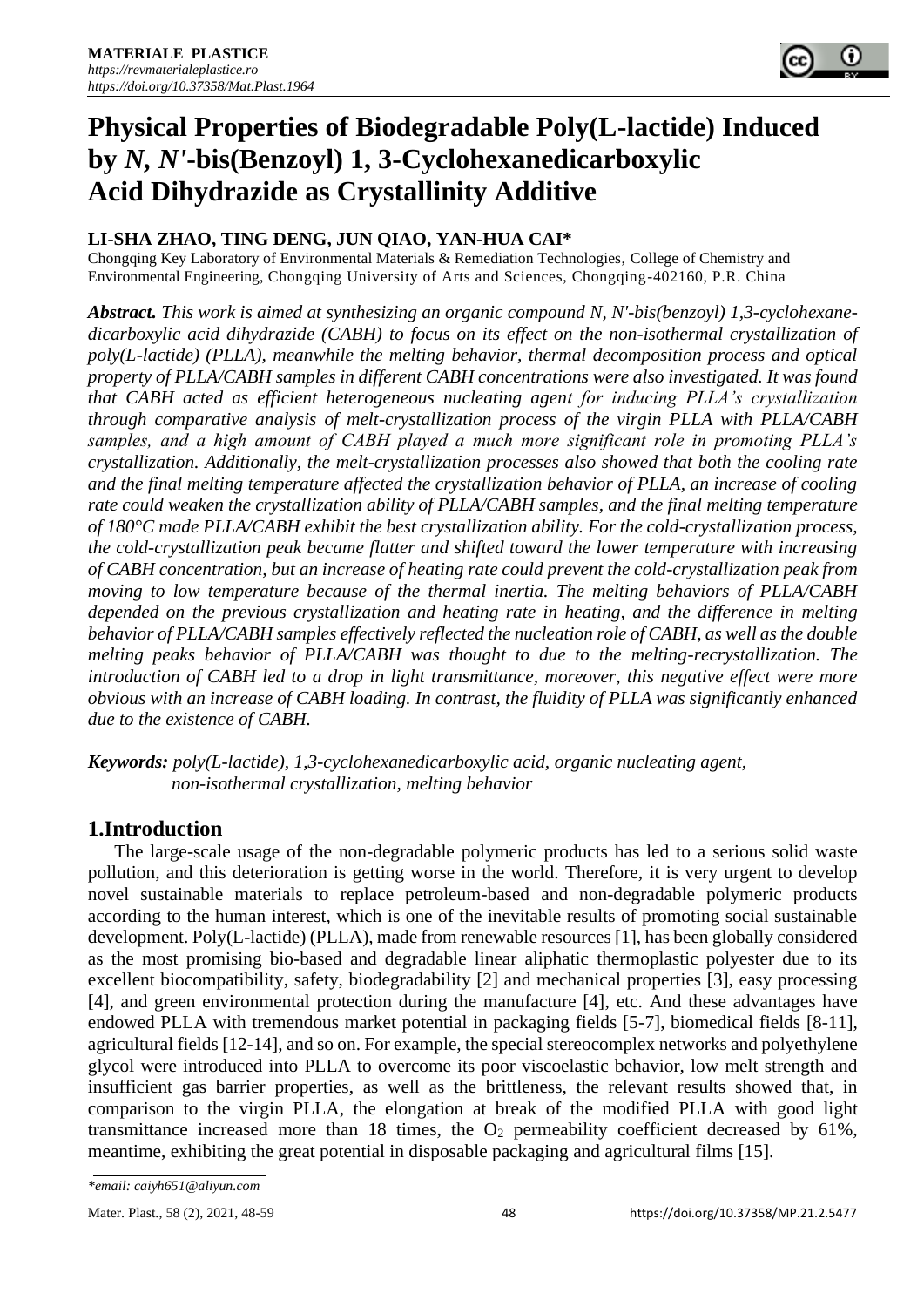However, the rigidity of PLLA molecular chains leads to a very slow crystallization rate comparing with the typical general plastics such as polypropylene and polyethylene [4], and this slow crystallization rate, as one of the most pressing technical challenges of PLLA [16], can bring about a low crystallinity and poor heat resistance to restrict the large-scale usage of PLLA products. For this, increasing the crystallization rate of PLLA is beneficial for adapting for applications in various fields. To date, four main methods have been employed to accelerate the crystallization of PLLA, they are adding nucleating agent or plasticizer, minimizing the amount of D-lactide isomer and adjusting the molding conditions. Compared to the other three methods, adding nucleating agent can effectively avoid the shortcomings of other methods including easy overflow, a limited crystallization accelerating effect, difficulty in obtaining the low D-lactide content and an increase of the higher energy consumption [4, 17], and induces the crystallization at high temperature region or fast cooling rate through reducing the surface free energy barrier toward nucleation [18], which has been considered as an efficient and the easiest way in industry to tailor the crystallization of PLLA [17, 19]. The natural minerals, including talc [20, 21], montmorillonite [22, 23], halloysite [24, 25], were focused to act as the nucleating agent of PLLA because of their low cost, especially the introduction of talc could make the half time of overall PLLA crystallization reduce by an order of magnitude [26], exhibiting very advanced nucleation ability. Additionally, many other inorganic or organic compounds were also successively developed to be as the nucleating agents for PLLA's crystallization, apart from the natural minerals, the typical inorganic nucleating agents include calcium carbonate [27, 28], zinc phenylphosphonate [29, 30], MgO [31, 32], and so on. The organic nucleating agents for PLLA were firstly selected from the commercial organic nucleating agents for other semi-crystalline polymers like EBS [33] and phthalimide [34]. And then according to the continuous exploration of PLLA crystallization process, some new organic nucleating agents with specific functional groups or space structures had been synthesized to evaluate their effects on the PLLA's crystallization, and the typical synthesized organic nucleating agents include benzoyl hydrazine derivatives [35,36], oxalamide derivatives [37, 38], piperonylic acid derivatives [39, 40], 1Hbenzotriazole derivatives [41, 42] and urea derivatives [43]. Moreover, the more attentions have also been focused on the organic nucleating agents because of their better compatibility with PLLA [44]. Given that, the nucleation effect of organic compounds is still far from the acceptable for industrial requirements, the key reason depends on the undefined nucleation mechanism, whereas the nucleation mechanism must establish the structure-property relationships of molecular structure of a larger amount of organic nucleating agents with PLLA crystallization ability. Unfortunately, the quantity and category of organic nucleating agents are insufficiently comparing with the inorganic nucleating agents. For this, the current work is the first to synthesis an organic compound *N, N'*-bis(benzoyl) 1,3-cyclohexanedicarboxylic acid dihydrazide (designated here as CABH) as a crystallinity additive to evaluate its influence on the non-isothermal crystallization behavior of PLLA in detailed, and the melting behavior, thermal decomposition in air and optical property of CABH-nucleated PLLA were further investigated by differential scanning calorimeter (DSC), transmittance instrument and melt index meter. This work is meaningful to rich the category and increase the number of organic nucleating agents, it is also helpful to further explore the structure-activity relationship and nucleation mechanism.

## **2. Materials and methods**

## **Reagents and materials**

All reagents used to synthesis CABH were analytically pure, and these reagents, including 1,3-cyclohexanedicarboxylic acid, thionyl chloride, benzoic hydrazide, pyridine and *N,N*-dimethyl-formamide (DMF), were supplied by Chongqing Huanwei Chemical Company of China; in addition, all reagents were directly used as received without purification in this study. The commercial grade 4032D PLLA was produced by Nature Works LLC of USA.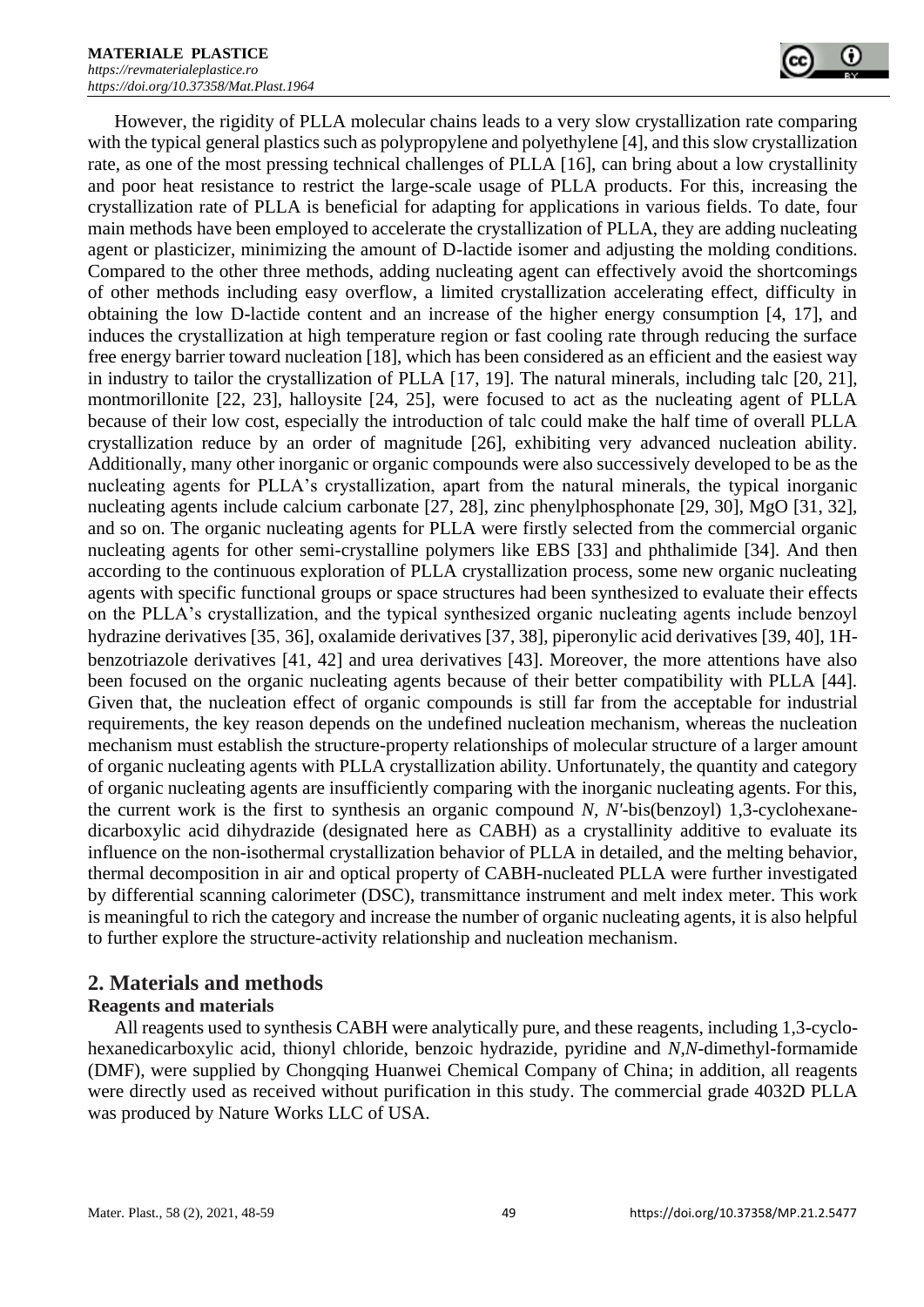

#### **Synthesis of CABH**

As seen in Figure 1, the synthesis of CABH was completed *via* the acylation of 1,3-cyclohexanedicarboxylic acid as the first step reaction and the amination of cyclohexyl-1, 3-dicarboxylchloride and benzoic hydrazide as the second step reaction. First, the 10 g 1, 3-cyclohexanedicarboxylic acid was added into the mixed solution of 80 mL thionyl chloride as the reactant and solvent and the 2 mL DMF as catalyst. The aforementioned mixture was slowly heated up to 80°C with stirring to dissolve the solidstate 1, 3-cyclohexanedicarboxylic acid, and formed the reflux through the water cooling, as well as held at 80°C for 36 h. After that, the vacuum distillation of the mixed solution were performed to obtain the cyclohexyl-1, 3-dicarboxylchloride. Second, the 0.01 mol benzoic hydrazide and 2 mL pyridine was dissolved into the 60 mL DMF as solvent to form the mixed solution, and the 0.005 mol cyclohexyl-1, 3-dicarboxylchloride was rapidly added into the aforementioned mixed solution to stir at room temperature for 1 h, heated up to 70°C for 3 h with stirring. Finally, the mixed solution was poured into 300 ml water to form the suspension, and the suspension was filtrated and washed for 3 times. The resulting product was thoroughly dried in vacuum. Fourier Transform Infrared Spectrometer (FT-IR) *υ*: 3373.7, 1679.0, 1636.9, 1598.0, 1576.6, 1527.0, 1500.6, 1477.4, 1446.6, 1384.8, 1346.9, 1328.7, 1287.6, 1256.6, 1225.3, 1180.6, 1147.6, 1123.8, 1096.0, 1076.2, 1025.9, 903.1, 873.9, 802.6, 692.8 cm<sup>-1</sup>; <sup>1</sup>H Nuclear Magnetic Resonance (<sup>1</sup>H NMR) δ: ppm; 10.32 (s, 1H, NH), 9.88 (s, 1H, NH), 7.48~7.88 (m, 5H, Ph), 2.37 (s, 1H, CH), 1.80~1.91 (m, 2H, CH2) 1.55~1.64 (m, 1H, CH), 1.35~1.39 (t, 1H, CH).



**Figure 1.** Synthetic route of CABH

#### **Preparation of PLLA/CABH samples**

To avoid the effect of residual water during the melting blend, the mixture of PLLA and CABH must be dried for 24 h at 45°C to remove the residual water. The mass ratio of PLLA and CABH were 100/0, 99.5/0.5, 99/1, 98/2 and 97/3, respectively; and the relevant samples were named as the virgin PLLA, PLLA/0.5%CABH, PLLA/1%CABH, PLLA/2%CABH and PLLA/3%CABH. The detailed melting blend was performed on a torque rheometer with blending temperature of 190°C, and the blending time was set at the rotation speed of 32 rpm for 7 min and the rotation speed of 64 rpm for 7 min. After the melting blend, the mixture was pressed into thin sheets with a thickness of 0.4 mm *via* hot-pressing at 180°C and cool-pressing at room temperature under 20 MPa.

#### **Testing and characterizations**

The characterization of CABH molecular structure was perfomed on a Nicolet iS50 FT-IR and Bruker 400MHz <sup>1</sup>H NMR. Before FT-IR characterization, the testing CABH sample was prepared using KBr pellet, and the wavenumber was set from  $4000 \text{ cm}^{-1}$  to  $400 \text{ cm}^{-1}$ , the obtained infrared spectrum was analyzed according to the characteristic absorption of the related groups. The CABH was dissolved in methyl sulfoxide to perform the  ${}^{1}H$  NMR characterization, and the chemical shift and integral area were analyzed to further determine the CABH molecular structure. The non-isothermal crystallization behavior of the relevant samples were recorded by TA instrument Q2000 DSC with 50 mL/min nitrogen. Before DSC testing, on one hand, the temperature and heat flow were calibrated using an indium standard; on the other hand, all samples were heated to 190°C for 3 min for eliminating thermal history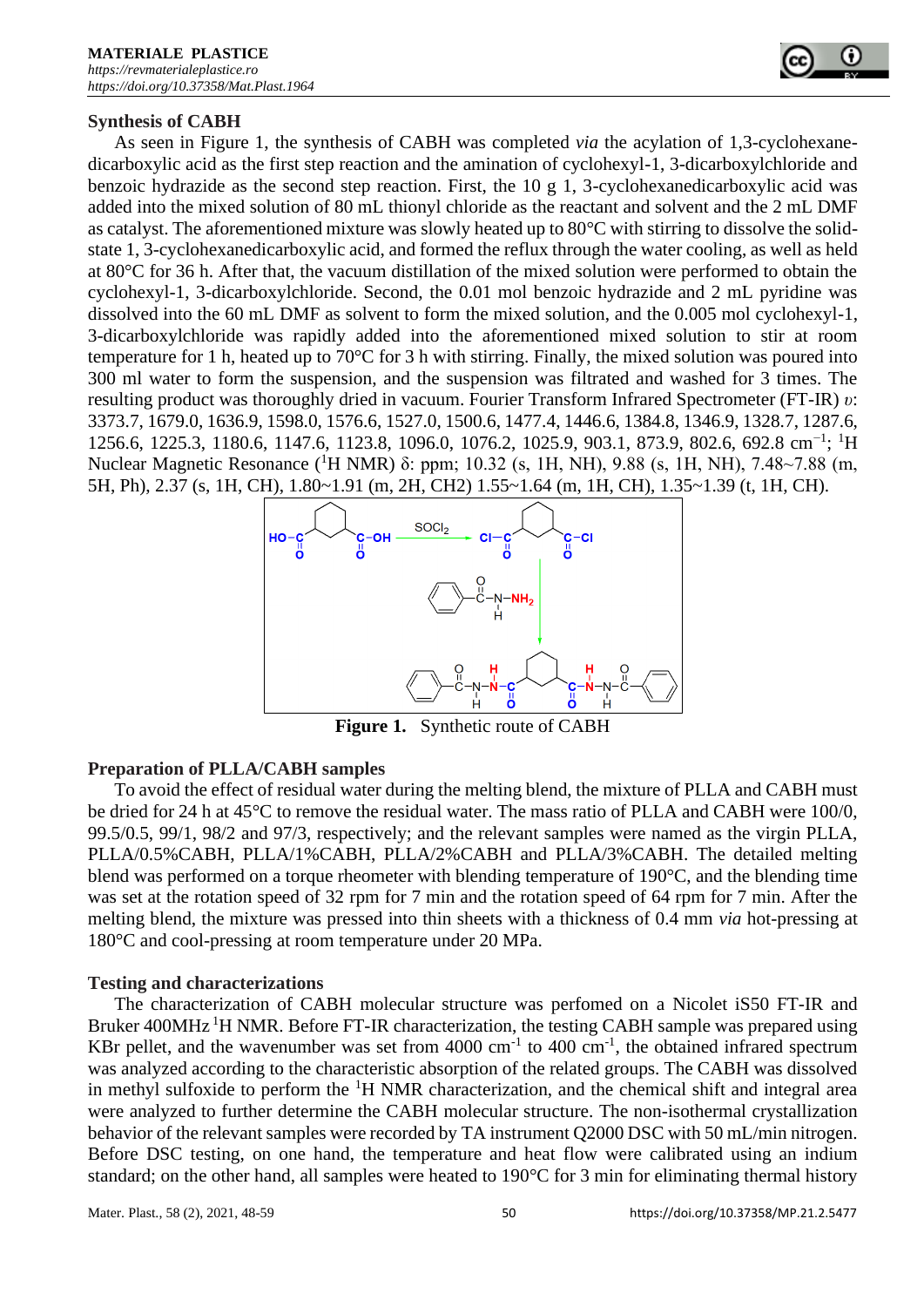

to ensure the test at the same level. For light transmittance, the average value of the 5 times light transmittance measurements was used as the light transmittance of a given sample. The melt index instrument was used to test fluidity, and the testing temperature was set at 180ºC.

## **3.Results and discussions**

## **Non-isothermal crystallization**

Figure 2 illustrates the DSC thermograms of the PLLA with and without CABH from the melt of 190°C at a cooling rate of 1°C/min. Based on these DSC curves, it is found that the virgin PLLA has almost no melt-crystallization peak upon cooling at 1°C/min, showing a poor crystallization ability of the virgin PLLA. In contrast with the virgin PLLA, the crystallization of PLLA was significantly enhanced in the presence of CABH, because all PLLA/CABH samples have obvious and sharp meltcrystallization peak in DSC curves. Clearly, this difference depends on the CABH, CABH as a heterogeneous nucleus can provide the high nucleation density in PLLA matrix to promote the crystallization. Additionally, Figure 2 also shows the effect of CABH concentration on the meltcrystallization of PLLA, with increasing of CABH centration from 0.5 wt% to 3 wt%, the meltcrystallization peak becomes sharper, meaning that the crystallization rate is continuously accelerated by a higher CABH concentration. Meanwhile, a higher CABH concentration makes the meltcrystallization peak shift toward the higher temperature, which further confirms the nucleation effect of CABH for PLLA's crystallization, because the role of nucleating agent is to induce the crystallization to occur at a higher temperature. The relevant crystallization parameters of the onset crystallization temperature  $(T_{oc})$ , melt-crystallization peak temperature  $(T_{cc})$  and melt-crystallization enthalpy  $(\Delta H_c)$ were obtained from the DSC curves. Compared to the PLLA/0.5%CABH sample, the *Toc*, *Tcc* and *ΔH<sup>c</sup>* of PLLA/3%CABH sample increase from 120.0°C, 112.6°C and 42.3 J/g to 138.1°C, 134.5°C and 49.8 J/g, respectively, and the difference between  $T_{oc}$  and  $T_{cc}$  ( $AT_c$ ) decreases from 7.4°C to 3.6°C, showing a faster crystallization rate.





To meet the requirement of actual production, it is necessary to investigate the crystallization behavior upon cooling at a faster rate. Figure 3 is the DSC thermograms of PLLA/CABH from the melt of 190 $\degree$ C at different cooling rates (10 $\degree$ C/min and 20 $\degree$ C/min). It is observed from Figure 3 that the meltcrystallization peak becomes flatter with increasing of cooling rate from 10°C/min to 20°C/min, and when the cooling rate is 20°C/min, excepting the PLLA/3% CABH sample, the melt-crystallization peaks of other PLLA/CABH samples cannot almost be detected in DSC curves, indicating that the cooling rate is an important factor for the melt-crystallization behavior of PLLA in cooling. It should be also noted that PLLA containing a high CABH concentration has an inhibition for the decrease of PLLA/CABH crystallization ability, because the melt-crystallization peak of PLLA with a low CABH concentration is easier to be weakened with increasing of cooling rate comparing with the PLLA with a high CABH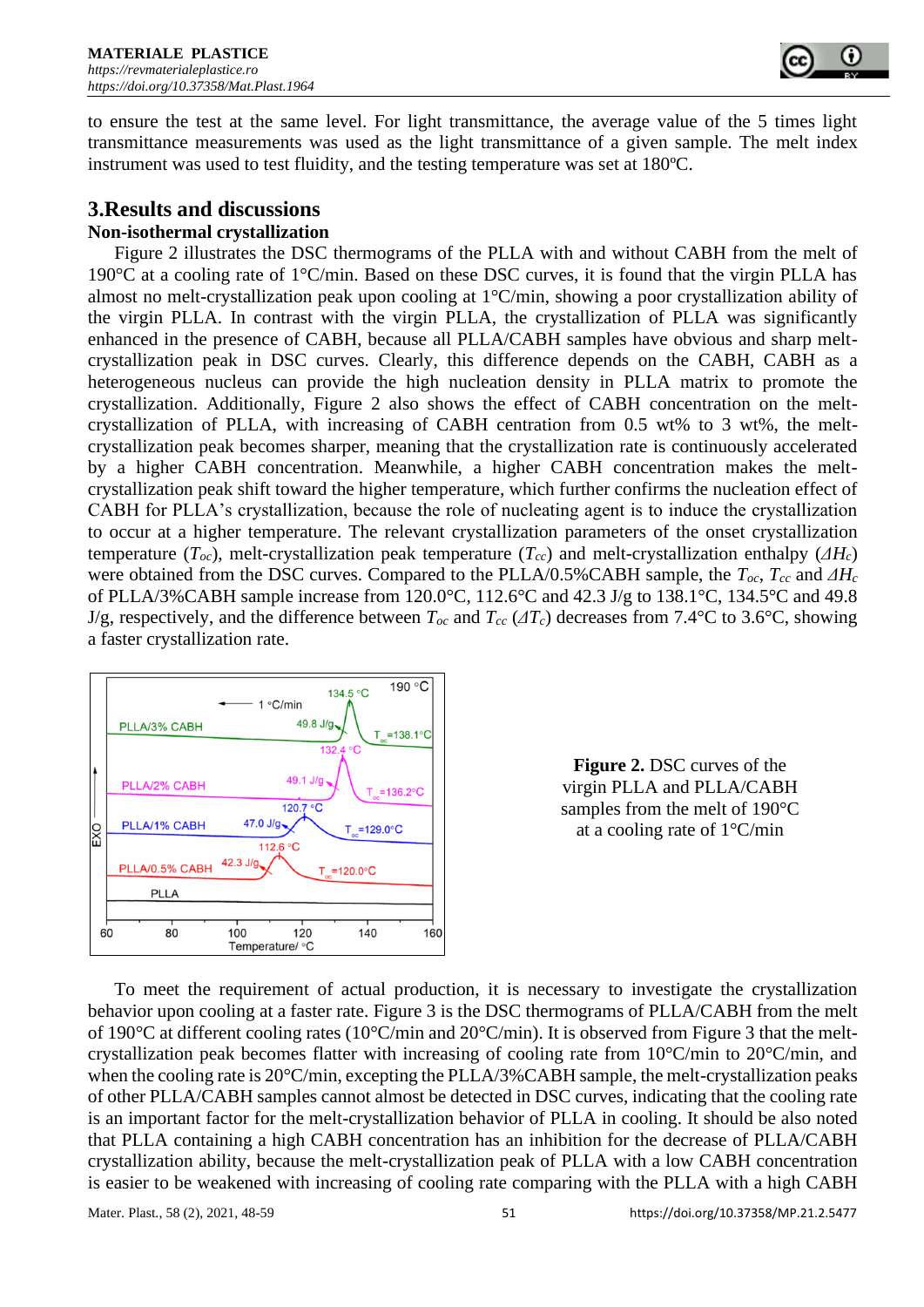

concentration, indicating that a high CABH concentration exhibits the better crystallization accelerating effect for PLLA's crystallization, which is proved by the result of melt-crystallization from the melt of 190°C at a cooling rate of 1°C/min.



**Figure 3.** DSC curves of PLLA/CABH samples from the melt of 190°C at various cooling rates

For actual production, exploring the optimum processing temperature combination is meaningful due to the distinct effect of the final melting temperature  $(T_f)$  on the crystallization behavior as reported [42, 45, 46]. For the organic additive, the *T<sup>f</sup>* can directly affect the solubility of CABH in PLLA matrix and influences the amount of undissolved BACH. That is, a higher  $T_f$  can increase the solubility of CABH, which promotes more CABH to be dissolved in PLLA matrix and enhances the compatibility of PLLA with CABH; but a decrease of undissolved CABH concentration must reduce the nucleation density of PLLA resin. As a result, this relationship of the aforementioned mutual restriction will make the crystallization process become uncertain. Figure 4 displays the melt-crystallization behaviors of four PLLA/CABH samples from the different  $T_f$  at a heating rate of  $1^{\circ}$ C/min, and the relevant crystallization parameters were listed in Table 1. As shown in Figure 4, When the  $T_f$  is 170°C, all PLLA/CABH samples exhibit very wide melt-crystallization peaks in DSC curves, and the minimum  $\Delta T_c$  is up to 7.3°C, which is very close to the maximum  $\Delta T_c$  of 7.4°C when the  $T_f$  is 190°C, implying that the  $T_f$  of 170°C weakens the crystallization ability of PLLA/CABH, the probable reason is that the relative low  $T_f$  and more undissolved CABH remarkably restricts the efficient migration of PLLA molecular chain in cooling, although the low  $T_f$  is conducive to nucleation. As a result, it takes more time to complete the crystallization at a lower temperature. However, when the  $T_f$  is 180 $\degree$ C, the other PLLA/CABH samples exhibit the higher *Toc*, *Tcc* and the larger *ΔH<sup>c</sup>* except the PLLA/1%CABH sample, indicating that the 180°C in general is the optimum  $T_f$  compared with the  $T_f$  of 170°C and 190°C.



**Figure 4.** Melt-crystallization DSC curves of PLLA/CABH from different *T<sup>f</sup>*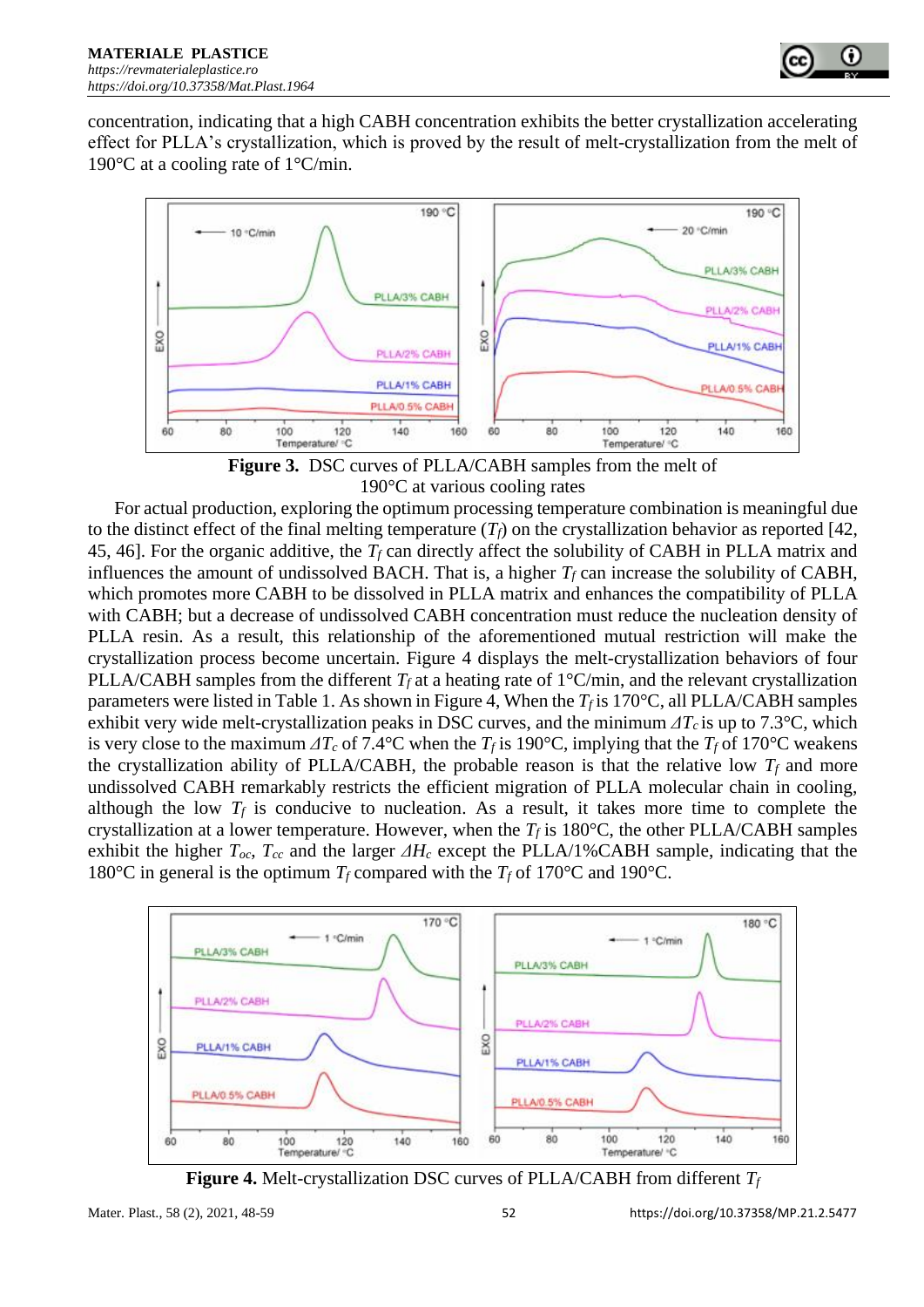| <b>Table 1.</b> Melt-crystallization parameters of PLLA/CABH from the different $T_f$ |                |                         |                         |                    |
|---------------------------------------------------------------------------------------|----------------|-------------------------|-------------------------|--------------------|
| $T_f/{}^{\circ}C$                                                                     | <b>Sample</b>  | $T_{oc}$ / $^{\circ}$ C | $T_{mc}$ / $^{\circ}$ C | $\Delta H_c / J/g$ |
| 170                                                                                   | PLLA/0.5%CABH  | 120.2                   | 112.9                   | 44.3               |
|                                                                                       | PLLA/1%CABH    | 121.3                   | 113.2                   | 42.8               |
|                                                                                       | PLLA/2%CABH    | 141.0                   | 133.5                   | 54.1               |
|                                                                                       | PLLA/3%CABH    | 144.4                   | 137.0                   | 53.6               |
| 180                                                                                   | PLLA/0.5% CABH | 120.8                   | 113.0                   | 46.4               |
|                                                                                       | PLLA/1%CABH    | 121.5                   | 113.4                   | 45.5               |
|                                                                                       | PLLA/2%CABH    | 135.6                   | 131.6                   | 51.9               |
|                                                                                       | PLLA/3%CABH    | 137.9                   | 134.4                   | 49.9               |

The cold-crystallization behavior of PLLA/CABH was also further studied by DSC. Figure 5 is the cold-crystallization DSC curves of PLLA/CABH samples from 40°C to 180°C at the heating rate of 1°C/min and 5°C/min. It is clear that there are obvious cold-crystallization peaks and the single melting peak in all DSC curves. When the heating rate is 1°C/min, the cold-crystallization peak shifts toward the lower temperature side with an increase of CABH concentration, similar effect of other nucleating agents on the cold-crystallization temperature of PLLA could be found in literature [47]. In contrast, the coldcrystallization peak moves toward the higher temperature side overall upon the heating at  $5^{\circ}$ C/min, evidently, this effect depends on the heating rate. That is to say, at a slow heating rate, a higher CABH loading can induce the crystallization to occur at a lower temperature due to the larger nucleation density, but a larger amount of CABH must exhibit the greater hindering the segmental mobility of PLLA, resulting in that the weaker and wider cold-crystallization peak appears at a lower temperature. However, when the heating rate is increased to 5°C/min, the thermal inertia promotes the cold-crystallization peak to shift to the higher temperature side. Additionally, upon the heating at 1°C/min, the melting peak temperatures of all PLLA/CABH samples are higher as compared with that these temperatures from the melting peak at the heating rate of  $5^{\circ}C/\text{min}$ , the reason is that the crystals are more perfect at the heating rate of 1°C/min, which is proved by the sharper cold-crystallization peaks.



**Figure 5.** Cold-crystallization DSC curves of PLLA/CABH at various heating rates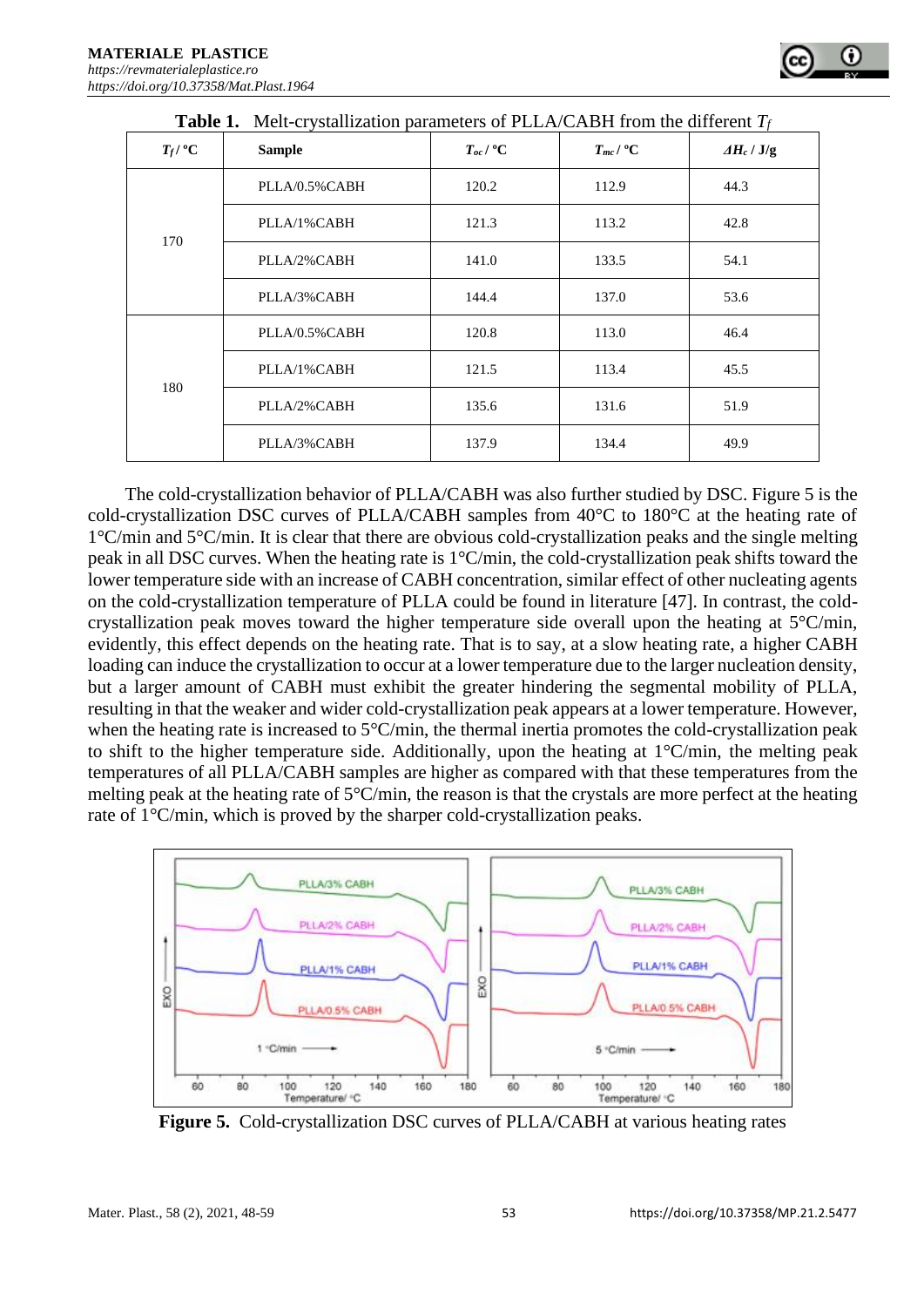#### **Melting process**

The melting processes of PLLA/CABH samples after different crystallization conditions were also recorded by DSC. Figure 6 is the melting behavior of PLLA/CABH samples at the heating rate of 1 °C/min or 5°C/min after cooling at 1°C/min. It is very obvious that there exist the double melting peaks in DSC curves, furthermore, the peak area ratio of low-temperature side melting peak and hightemperature side melting peak upon heating at 5°C/min is larger than that upon heating at 1°C/min, but the melting temperature of high-temperature side peak is lower, because the recrystallization phenomenon will occur in heating according to the melting-recrystallization mechanism of double melting peaks [48]. On one hand, a high heating rate can form the relatively imperfect crystals, resulting in that the high-temperature side melting peak appears at the lower temperature; however; on the other hand, a high heating rate can also make the peak shift to higher temperature because of the thermal inertia. Under this circumstance, the effect of the relatively imperfect crystals is greater.



**Figure 6**. Melting processes of PLLA/CABH samples at various heating rates after melt-crystallization upon cooling at 1°C/min

Figure 7 is the melting DSC curves of PLLA/CABH samples at the heating rate of 10°C/min after isothermal crystallization at various crystallization temperatures for 180 min. For the melting behavior after isothermal crystallization, the melting behavior was significantly affected by the crystallization temperature as shown in Figure 8. When the crystallization temperature is 115°C, all PLLA/CABH samples have the double melting peaks in DSC curves, whereas the single melting peak appears in heating after isothermal crystallization at 135°C, showing that the low crystallization temperature cannot cause the crystallization be thoroughly completed, even if the crystallization time is long enough, the root reason for this result is the effect of mobility of PLLA molecular chain in low-temperature region. In contrast, a high crystallization temperature ensures the excellent mobility of PLLA molecular chain, meantime, the existence of CABH can provide the heterogeneous nucleus for crystallization, as well as the crystallization time is so long enough that the crystallization can be completed, as a result, DSC curves in heating has only a single melting peak. However, the melting peak after crystallization at 135°C shifts toward the low-temperature side with increasing of CABH concentration, resulting from the hindrance effect of CABH concentration on the migration of PLLA molecular chain and crystal growth.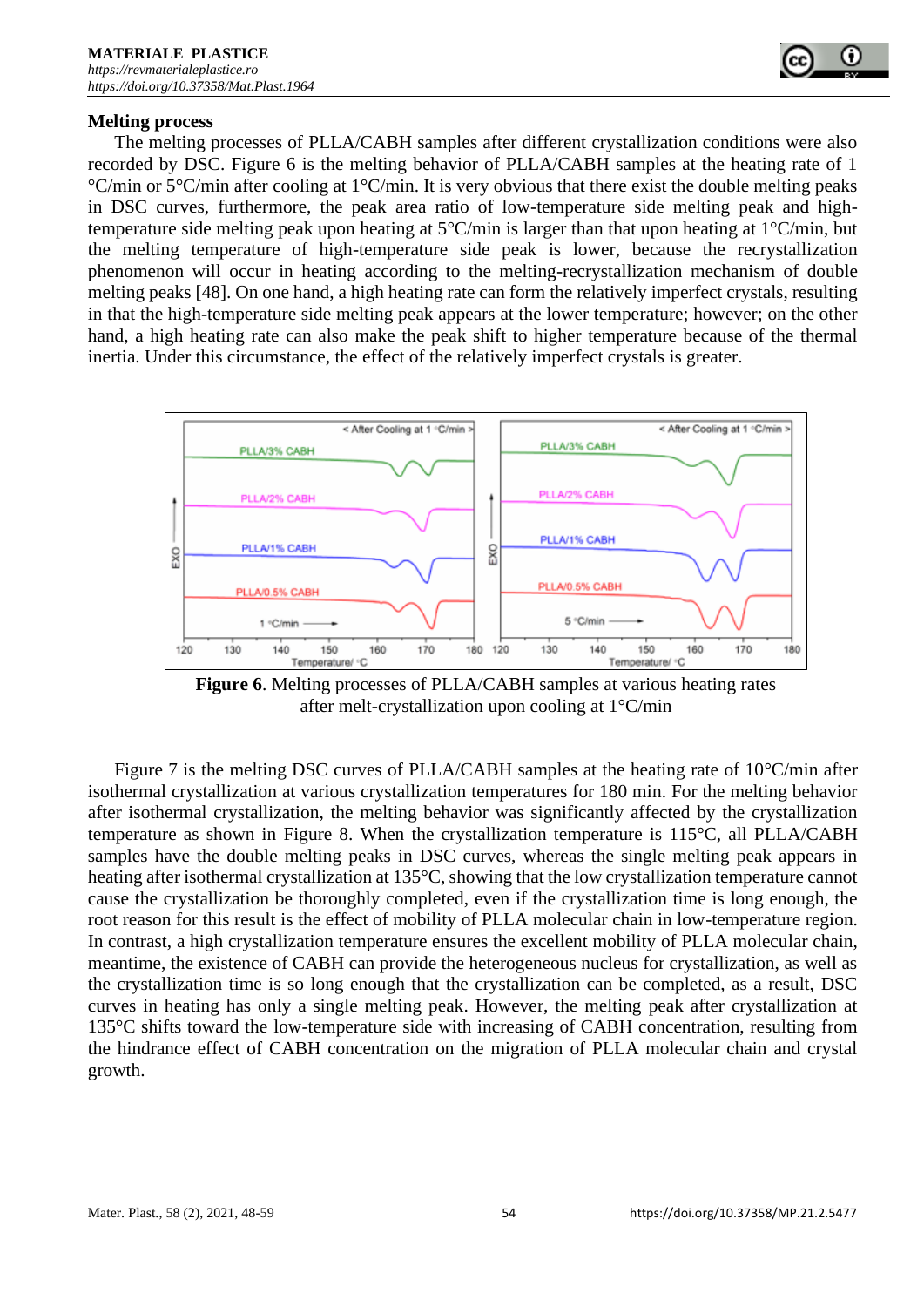



**Figure 7.** Melting curves of PLLA/CABH samples at the heating rate of 10°C/min after isothermal crystallization at 115°C and 135°C

#### **Optical property and fluidity**

The light transmittances of the virgin PLLA and CABH-nucleated PLLA was compared in Figure 8. At the range of CABH concentration, the effect of CABH on the light transmittance of PLLA can be classified into two types. When the CABH concentration is lower than 0.5 wt%, the light transmittance shows a very small decline; when the CABH concentration is further increased to 1 wt%, the light transmittance is decreased from 78.2% to 44.8% compared to the virgin PLLA; and when the CABH concentration is higher than 1 wt%, the light transmittance exhibits a drastic decline, even the light transmittance of PLLA/3%CABH is only 2.6%. This effect might be because of two reasons, the main reason is that the white CABH can decrease the light transmittance of PLLA, and the higher the CABH concentration is, the worse the light transmittance drops; another probable reason is that CABH can promote the crystallization of PLLA more or less in the process, leading to a higher crystallinity, and an increase of crystallinity must decrease the light transmittance of PLLA.



The melt flow rate (MFR) is measured to determine polymer's fluidity, and the larger the MFR value is, the better the fluidity is. Figure 9 is MFR of PLLA with CABH and without CABH. It is observed that the existence of CABH significantly enhances PLLA's fluidity, and the MFR value of any PLLA/CABH is more than nine times than that of the virgin PLLA. The aforementioned result indicates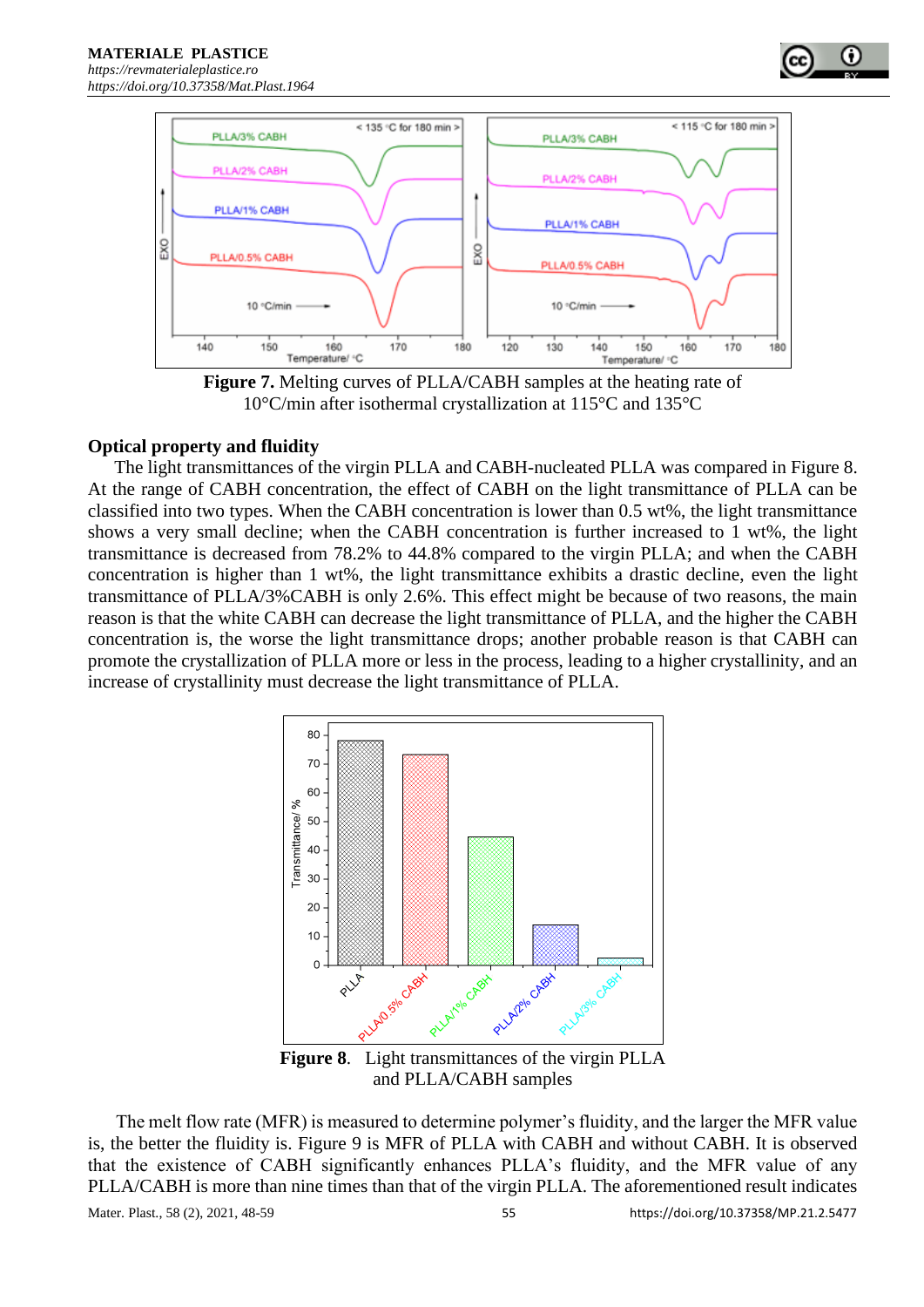

that the CABH may weaken the intermolecular interaction of PLLA molecular chains and promote mobility of PLLA molecular chain. However, the MFR cannot continuously increase as CABH concentration increased, specifically, when the CABH concentration is 0.5 wt% to 2 wt%, the MFR can increases from 15.4 g/10min to the largest value of 22.4 g/10min. When the CABH concentration is further increased to 3 wt%, the MFR begins to fall, the reason may be that an excessive dose of CABH exhibits a greater inhibition for mobility of PLLA molecular chain comparing with the positive effect of CABH for weakening the intermolecular interaction of PLLA molecular chains.



**Figure 9.** MFR of PLLA and PLLA/CABH

## **4.Conclusions**

1, 3-cyclohexanedicarboxylic acid derivative CABH was synthesized to be as the organic nucleating agent for PLLA's crystallization, and the CABH-nucleated PLLA were fabricated using a torque rheometer. The melt-crystallization processes showed that the CABH acted as effective promoting agent for the crystallization of PLLA in cooling. With increasing of CABH concentration, PLLA/CABH sample exhibited the greater crystallization ability in cooling at 1°C/min, and the *Toc*, *Tcc* and *ΔH<sup>c</sup>* of PLLA/3%CABH sample were up to the maximum value of 138.1°C, 134.5°C and 49.8 J/g, respectively. However, an increase of cooling rate seriously weakened the crystallization ability, when the cooling rate was 20°C/min, the melt-crystallization peaks of the most of PLLA/CABH samples could almost not be observed. The effect of the  $T_f$  on the melt-crystallization process of PLLA indicated that the  $T_f$  of 180°C was more conducive to crystallization of PLLA/CABH comparing with the other  $T_f$  in this study. Upon heating at 1°C/min, the CABH had an inhibition for the cold crystallization process of PLLA, because the cold-crystallization peak became flatter and shifted toward the lower temperature with increasing of CABH concentration, however, an increase of heating rate could promoted the coldcrystallization to be a shift toward the high-temperature side. The melting behavior of PLLA/CABH after melt-crystallization at the cooling rate of 1°C/min showed that there existed the double melting peaks in DSC curves resulting from the melting-recrystallization, and the heating rate could cause the peak area ratio between low-temperature side melting peak and high-temperature side melting peak to become larger. Additionally, the crystallization temperature also significantly affected the melting behavior, and PLLA/CABH had only a single melting peak after isothermal crystallization at a relative high crystallization temperature, in contrast with the double melting peak after isothermal crystallization at a low crystallization temperature. The light transmittance was decreased because of the synergistic effects of white CABH itself and an increase of crystallinity. However, the introduction of CABH could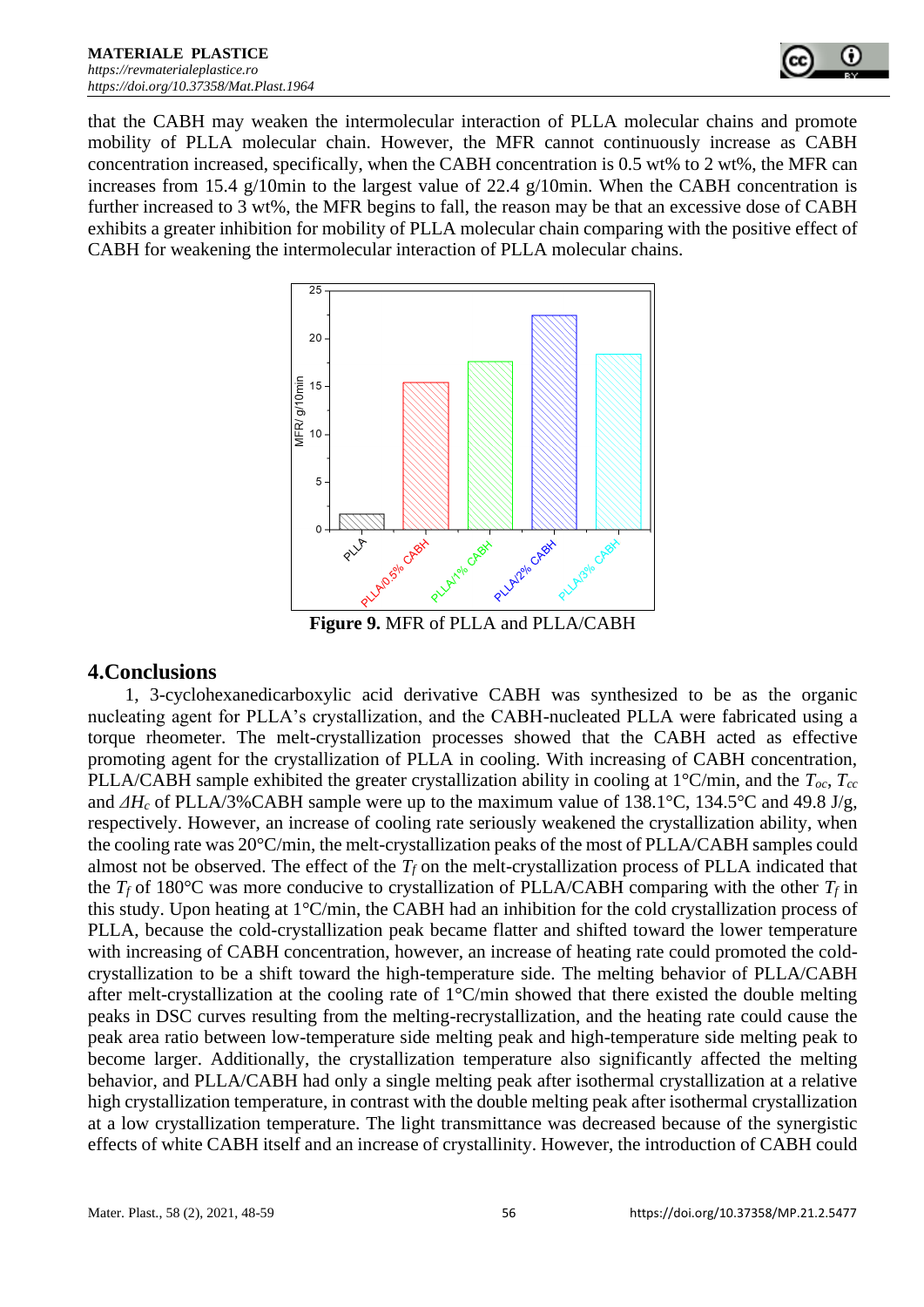

make fluidity of PLLA increase more than nine times comparing with the virgin PLLA, primarily resulting from the weakening of intermolecular interaction.

**Acknowledgements.** This work was supported by National Natural Science Foundation of China (project number 51403027), Foundation of Chongqing Municipal Science and Technology Commission (cstc2019jcyj-msxmX0876), as well as Scientific and Technological Research Program of Chongqing Municipal Education Commission (project number KJQN201801319).

## **References**

1. SOMSUNAN R, MAINOIY N., Isothermal and non-isothermal crystallization kinetics of PLA/PBS blends with talc as nucleating agent [J], Journal of Thermal Analysis and Calorimetry, 2020, 139(3): 1941-1948

2.YU MH, ZHENG YJ, TIAN JZ., Study on the biodegradability of modified starch/polylactic acid (PLA) composite materials [J], RSC Advances, 2020, 10(44): 26298-26307

3.JI N, HU G, LI JB, REN J., Influence of poly(lactide) stereocomplexes as nucleating agents on the crystallization behavior of poly(lactide)s [J], RSC Advances, 2019, 9(11): 6221-6227

4.CHEN P, ZHOU HF, LIU W, ZHANG M, DU ZJ, WANG XD., The synergistic effect of zinc oxide and phenylphosphonic acid zinc salt on the crystallization behavior of poly (lactic acid) [J], Polymer Degradation and Stability, 2015, 122: 25-35

5.NAZRIN A, SAPUAN SM, ZUHRI MYM, ILYAS RA, SYAFIQ R, SHERWANI SFK., Nanocellulose reinforced thermoplastic starch (TPS), polylactic acid (PLA), and polybutylene succinate (PBS) for food packaging applications [J], Frontiers in Chemistry, 2020, 8: 213

6.PIETROSANTO A, SCARFATO P, DI MAIO L, NOBILE MR, INCARNATO L., Evaluation of the suitability of poly(lactide)/poly(butylene-adipate-co-terephthalate) blown films for chilled and frozen food packaging applications [J], Polymers, 2020, 12(4): 804

7. YUN XY, LI XF, DONG T., Preparation and Characterization of Poly(L-lactic acid) Coating Film for Strawberry Packaging [J], Science of Advanced Materials, 2019, 11(10): 1488-1499

8. CHIESA E, DORATI R, PISANI S, BRUNI G, RIZZI LG, CONTI B, MODENA T, GENTA I. Graphene Nanoplatelets for the Development of Reinforced PLA-PCL Electrospun Fibers as the Next-Generation of Biomedical Mats [J], Polymers, 2020, 12(6): 1390

9. CESUR S, OKTAR FN, EKREN N, KILIC O, ALKAYA DB, SEYHAN SA, EGE ZR, LIN CC, ERDEM S, ERDEMIR G, GUNDUZ O., Preparation and characterization of electrospun polylactic acid/sodium alginate/orange oyster shell composite nanofiber for biomedical application [J], Journal of the Australian Ceramic Society, 2020, 56(2): 533-543

10.SINGHVI MS, ZINJARDE SS, GOKHALE DV., Polylactic acid: synthesis and biomedical applications [J], Journal of Applied Microbiology, 2019, 127(6): 1612-1626

11.ELMOWAFY ENAS M, TIBONI MATTIA, SOLIMAN MAHMOUD E., Biocompatibility, biodegradation and biomedical applications of poly(lactic acid)/poly(lactic-co-glycolic acid) micro and nanoparticles [J], Journal of Pharmaceutical Investigation, 2019, 49(4): 347-380

12. KHAN H, KAUR S, BALDWIN TC, RADECKA I, JIANG GZ, BRETZ I, DUALE K, ADAMUS G, KOWALCZUK M., Effective control against broadleaf weed species provided by biodegradable PBAT/PLA mulch film embedded with the herbicide 2-methyl-4-chlorophenoxyacetic acid (MCPA) [J], ACS Sustainable Chemistry & Engineering, 2020, 8(13): 5360-5370

13. FRANCA DC, ALMEIDA TG, ABELS G, CANEDO EL, CARVALHO LH, WELLEN RMR, HAAG K, KOSCHEK K., Tailoring PBAT/PLA/Babassu films for suitability of agriculture mulch application [J], Journal of Natural Fibers, 2019, 16(7): 933-943

14. MOSNACKOVA K, SISKOVA A, JANIGOVA I, KOLLAR J, SLOSAR M, CHMELA S, ALEXY P, CHODAK I, BOCKAJ J, MOSNACEK J., Ageing of plasticized poly(lactic acid)/poly(betahydroxybutyrate) blend films under artificial UV irradiation and under real agricultural conditions during their application as mulches [J], Chemical Papers, 2016, 70(9): 1268-1278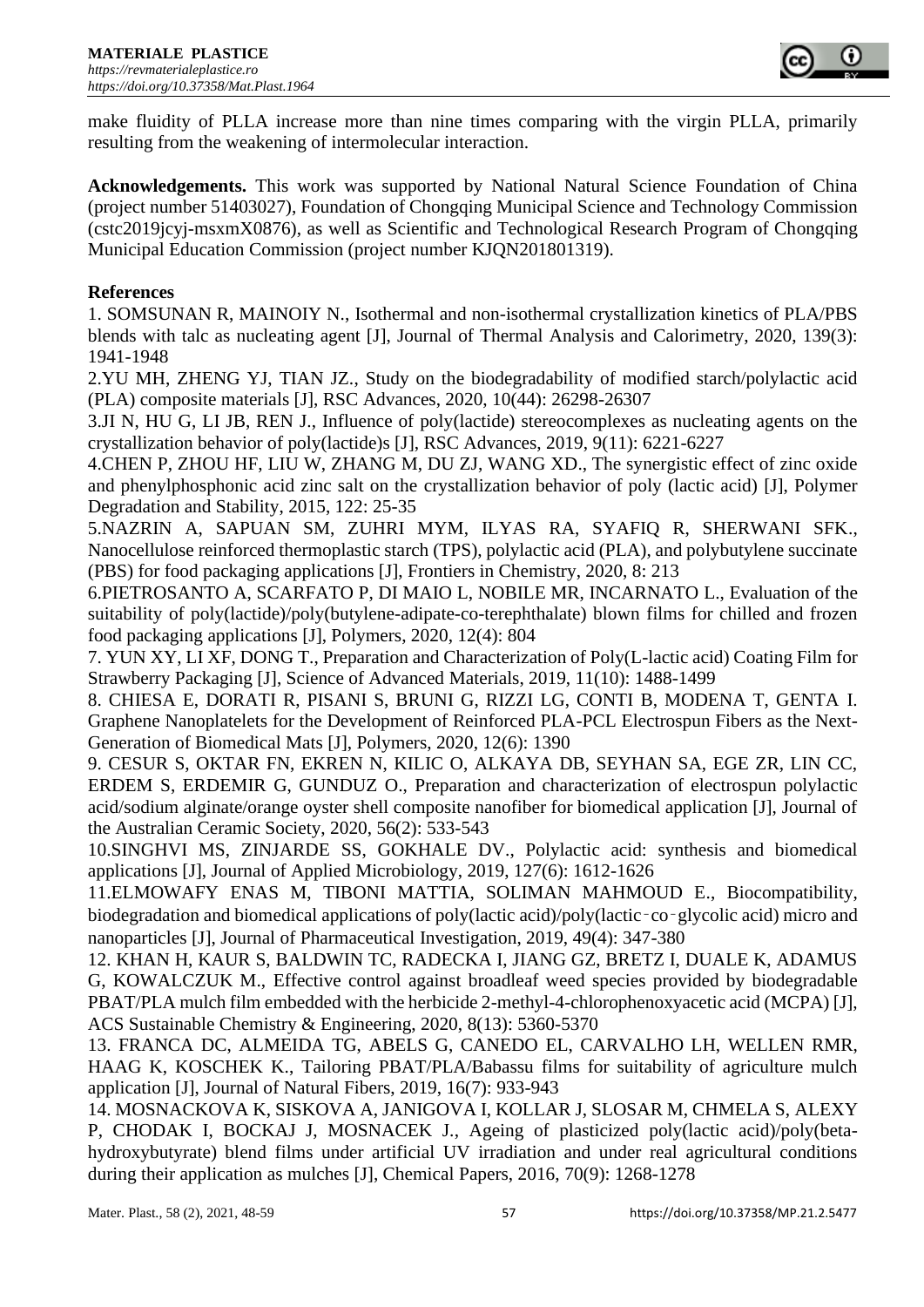

15. JIANG YP, YAN C, WANG K, SHI DW, LIU ZY, YANG MB., Super-toughed PLA blown film with enhanced gas barrier property available for packaging and agricultural applications [J], Materials, 2019, 12(10): 1663

16. GENG ZX, ZHEN WJ, SONG ZB, WANG XF., Structure and performance of poly(lactic acid)/amide ethylenediamine tetraacetic acid disodium salt intercalation layered double hydroxides nanocomposites [J], Journal of Polymer Research, 2018, 25: 115

17. CAI YH, YAN SF, FAN YQ, YU ZY, CHEN XS, YIN JB., The nucleation effect of *N, N'* bis(benzoyl) alkyl diacid dihydrazide on crystallization of biodegradable poly(L-lactic acid) [J], Iranian Polymer Journal, 2012, 21(7): 435-444

18. FENG YQ, MA PM, XU PW, WANG RY, DONG WF, CHEN MQ, JOZIASSE C., The crystallization behavior of poly(lactic acid) with different types of nucleating agents [J], International Journal of Biological Macromolecules, 2018, 106: 955-962

19. KHWANPIPAT T, SEADAN M, SUTTIRUENGWONG S., Effect of PDLA and amide compounds as mixed nucleating agents on crystallization behaviors of poly(L-lactic acid) [J], Materials, 2018, 11(7): 1139

20. LI Y, HAN CY, YU YC, XIAO LG, SHAO Y., Effect of content and particle size of talc on nonisothermal melt crystallization behavior of poly(L-lactide) [J], Journal of Thermal Analysis and Calprimetry, 2019, 135(4): 2049-2058

21. KOVALCIK A, PEREZ-CAMARGO RA, FURST C, KUCHARCZYK P, MULLER AJ., Nucleating efficiency and thermal stability of industrial non-purified lignins and ultrafine talc in poly(lactic acid) (PLA) [J], Polymer Degradation and Stability, 2017, 142: 244-254

22. CHEN WT, CHEN H, YUAN Y, PENG SX, ZHAO XP., Synergistic effects of polyethylene glycol and organic montmorillonite on the plasticization and enhancement of poly(lactic acid) [J], Journal of Applied Polymer Science, 2019, 136(21): 47576

23. LI XX, YIN JB, YU ZY, YAN SF, LU XC, WANG YJ, CAO B, CHEN XS., Isothermal crystallization behavior of poly(L-lactic acid)/organo-montmorillonite nanocomposites [J], Polymer Composites, 2009, 30(9): 1338-1344

24. GUO JH, QIAO JX, ZHANG X., Effect of an alkalized-modified halloysite on PLA crystallization, morphology, mechanical, and thermal properties of PLA/halloysite nanocomposites [J], Journal of Applied Polymer Science, 2016, 133(48): 44272

25. KAYGUSUZ I, KAYNAK C., Influences of halloysite nanotubes on crystallisation behaviour of polylactide [J], Plastics Rubber and Composites, 2015, 44(2): 41-49

26. KE TY, SUN XZ., Melting behavior and crystallization kinetics of starch and poly(lactic acid) composites [J], Journal of Applied Polymer Science, 2003, 89(5): 1203-1210

27. PHETWAROTAI W, AHT-ONG D., Nucleated polylactide blend films with nanoprecipitated calcium carbonate and talc [J], Journal of Thermal Analysis and Calorimetry, 2017, 127(3): 2367-2381 28. DE ALMEIDA JFM, DA SILVA ALN, ESCOCIO VA, DA SILVA AHMDT, DE SOUSA AMF, Nascimento CR, Bertolino LC. Rheological, mechanical and morphological behavior of polylactide/ nano-sized calcium carbonate composites[J], Polymer Bulletin, 2016, 73(12): 3531-3545

29. YANG TC, HUNG KC, WU TL, WU TM, WU JH., A comparison of annealing process and nucleating agent (zinc phenylphosphonate) on the crystallization, viscoelasticity, and creep behavior of compression-molded poly(lactic acid) blends [J], Polymer Degradation and Stability, 2015, 121: 230- 237

30. PAN PP, LIANG ZC, CAO A, INOUE Y., Layered metal phosphonate reinforced poly(L-lactide) composites with a highly enhanced crystallization rate[J], ACS Applied Materials & Interfaces, 2009, 1(2): 402-411

31. WEN W, LU YT, QIN XP, LUO BH, ZHOU CR., Effect of MgO whiskers on thermal behavior and mechanical properties of injection molded poly(L-lactide) [J], Polymer Composites, 2018, 39: E1807- E1820